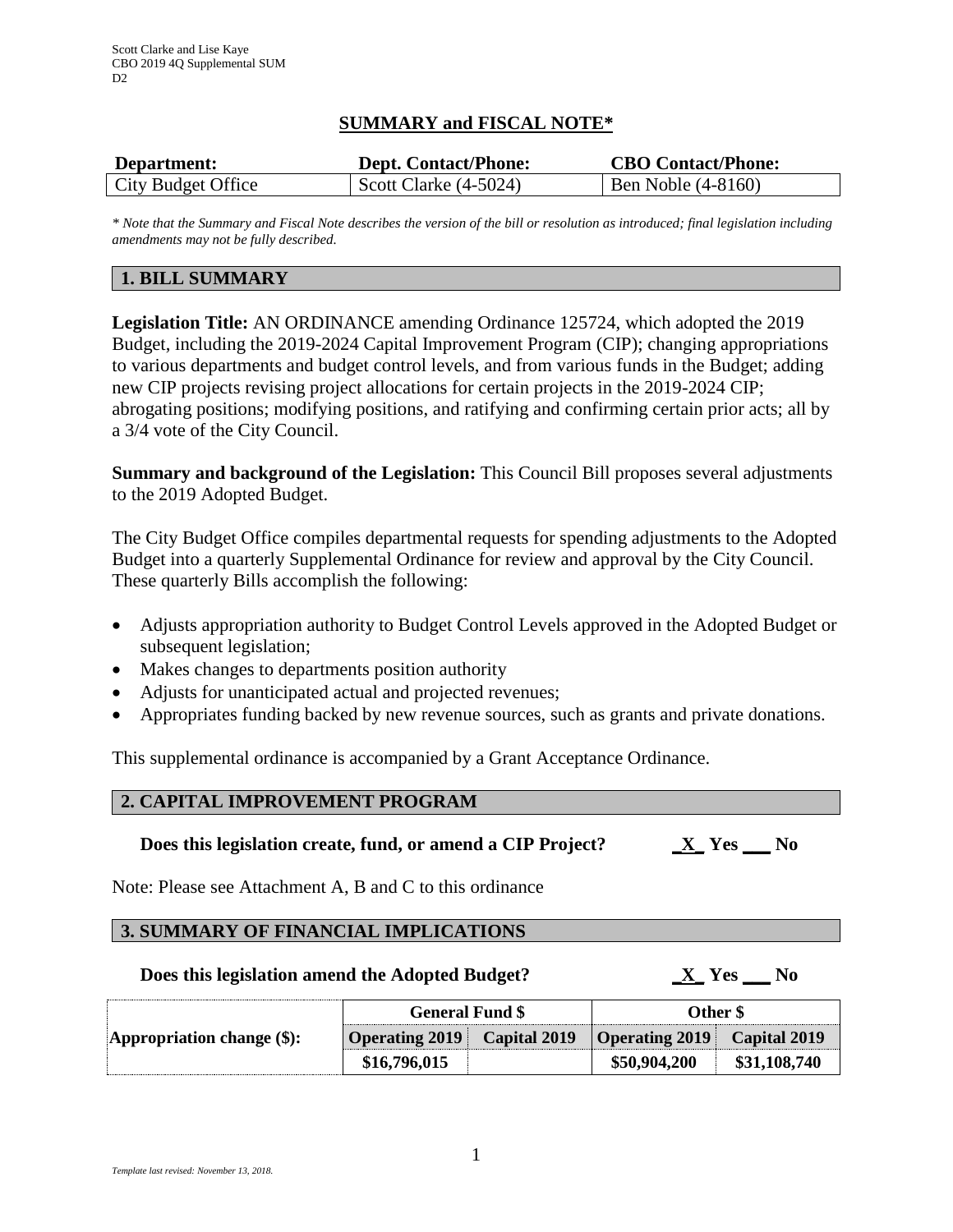| <b>Estimated revenue change (\$):</b> | <b>Revenue to General Fund</b> |                     | <b>Revenue to Other Funds</b> |                     |  |
|---------------------------------------|--------------------------------|---------------------|-------------------------------|---------------------|--|
|                                       | <b>Operating 2019</b>          | <b>Capital 2019</b> | <b>Operating 2019</b>         | <b>Capital 2019</b> |  |
|                                       | \$12,368,051                   |                     | \$8,007,341                   | \$9,927,301         |  |
| <b>Positions affected:</b>            | <b>No. of Positions</b>        |                     | <b>Total FTE Change</b>       |                     |  |
|                                       | 2019                           | 2020                | 2019                          | 2020                |  |
|                                       | (3.0)                          |                     |                               |                     |  |

# **Does the legislation have other financial impacts to the City of Seattle that are not reflected in the above, including direct or indirect, short-term or long-term costs?**

Yes, some items in this ordinance represent costs increases to departments in order for them to accomplish the desired objectives as stated in Attachment A to this SUM document.

# **Is there financial cost or other impacts of** *not* **implementing the legislation?**

The same objectives could not be achieved without this legislation.

### **3.d. Appropriations**

# **\_\_X\_\_ This legislation adds, changes, or deletes appropriations.**

**Appropriations Notes:** See Attachment A to this document

#### **3.e. Revenues/Reimbursements**

### **\_\_X\_\_ This legislation adds, changes, or deletes revenues or reimbursements.**

### **Anticipated Revenue/Reimbursement Resulting from this Legislation:**

| <b>Department</b>                                  | Dept                                | <b>Revenue Source</b> | 2019           | 2020             |
|----------------------------------------------------|-------------------------------------|-----------------------|----------------|------------------|
|                                                    |                                     |                       | <b>Revenue</b> | <b>Estimated</b> |
| Law Department                                     | General Fund<br>(00100)             | <b>Grants</b>         | \$167,125      | <b>Revenue</b>   |
| <b>Seattle Police</b><br>Department                | <b>General Fund</b><br>(00100)      | Grants                | \$5,884,554    |                  |
| Office of Planning and<br>Community<br>Development | <b>General Fund</b><br>(00100)      | Grants                | \$10,000       |                  |
| Office of Immigrant<br>and Refugee Affairs         | <b>General Fund</b><br>(00100)      | Grants                | \$262,500      |                  |
| <b>Seattle Fire</b><br>Department                  | <b>General Fund</b><br>(00100)      | Grants                | \$2,219,529    |                  |
| Seattle Parks and<br>Recreation                    | Park and Recreation<br>Fund (10200) | <b>Grants</b>         | \$2,420,000    |                  |
| Seattle Public Library                             | Library Fund $(10410)$              | Grants                | \$8,000        |                  |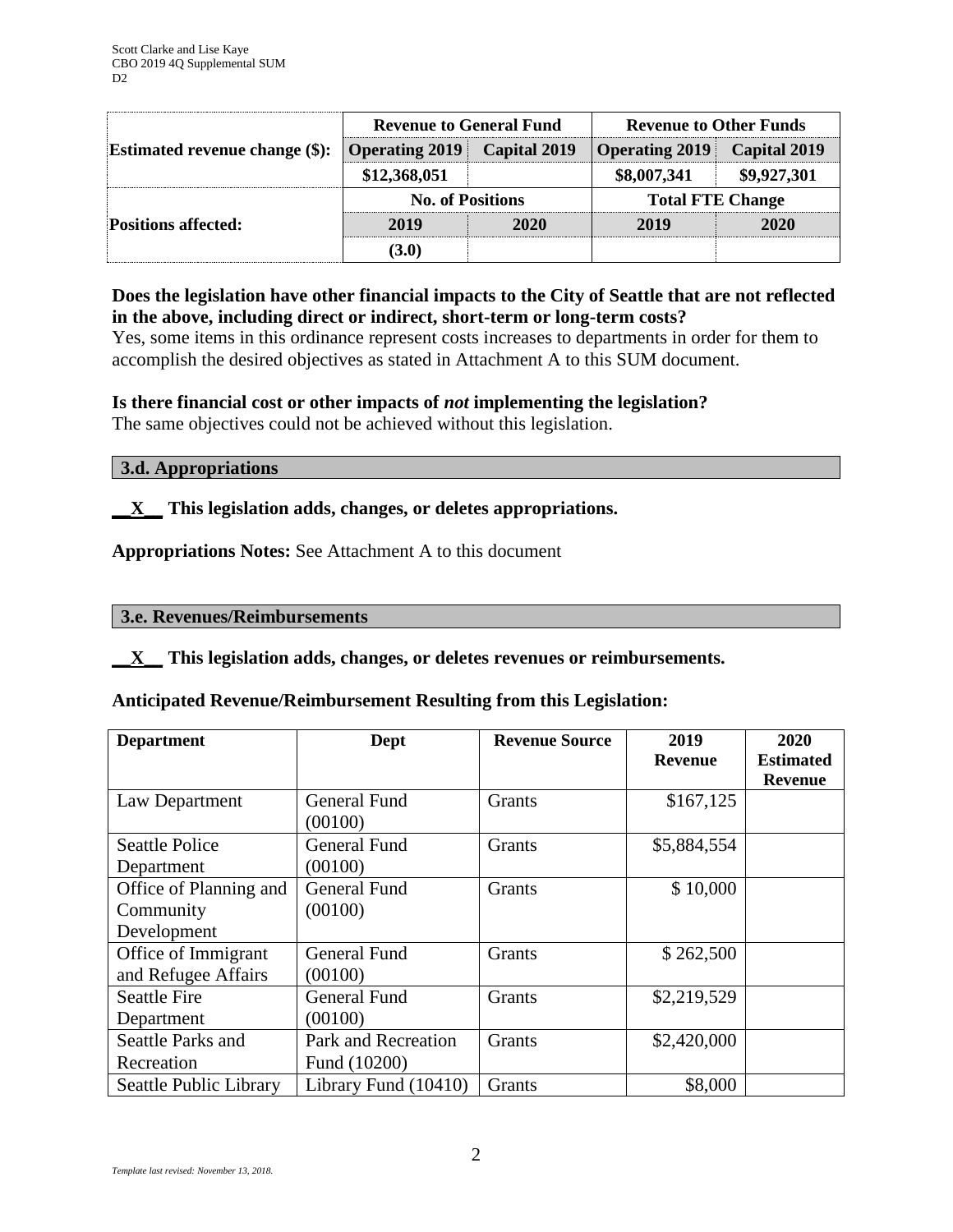| <b>Department</b>                       | Dept                                  | <b>Revenue Source</b> | 2019           | 2020                               |
|-----------------------------------------|---------------------------------------|-----------------------|----------------|------------------------------------|
|                                         |                                       |                       | <b>Revenue</b> | <b>Estimated</b><br><b>Revenue</b> |
| <b>Seattle Parks and</b>                | Park and Recreation                   | Donations             | \$90,000       |                                    |
| Recreation                              | Fund (10200)                          |                       |                |                                    |
| Office of Economic                      | <b>General Fund</b>                   | Misc Revenue          | \$85,000       |                                    |
| Development                             | (00100)                               |                       |                |                                    |
| Seattle City Light                      | Light Fund $(41000)$                  | Misc Revenue          | \$2,360,000    |                                    |
| <b>Finance General</b>                  | <b>Revenue Stabilization</b>          | <b>Fund Transfer</b>  | \$3,850,594    |                                    |
|                                         | Fund (00166)                          |                       |                |                                    |
| <b>Finance General</b>                  | 2018 LTGO Bond                        | <b>Fund Transfer</b>  | \$458,000      |                                    |
|                                         | Fund (35800)                          |                       |                |                                    |
| <b>Seattle Police</b>                   | <b>General Fund</b>                   | Misc Revenue          | \$1,313,282    |                                    |
| Department                              | (00100)                               |                       |                |                                    |
| Department of                           | <b>General Fund</b>                   | Misc Revenue          | \$245,584      |                                    |
| <b>Education and Early</b>              | (00100)                               |                       |                |                                    |
| Learning                                |                                       |                       |                |                                    |
| Department of                           | <b>General Fund</b>                   | Misc Revenue          | \$1,543,279    |                                    |
| Finance and                             | (00100)                               |                       |                |                                    |
| Administrative                          |                                       |                       |                |                                    |
| <b>Services</b>                         |                                       |                       |                |                                    |
| Seattle Department of                   | <b>Seattle Streetcar</b>              | Misc Revenue          | \$3,340,368    |                                    |
| Transportation                          | <b>Operations Fund</b>                |                       |                |                                    |
|                                         | (10800)                               | Misc Revenue          |                |                                    |
| Seattle Department of<br>Transportation | <b>Transportation Fund</b><br>(13000) |                       | \$3,362,301    |                                    |
| <b>Seattle Fire</b>                     | <b>General Fund</b>                   | Misc Revenue          | \$422,198      |                                    |
| Department                              | (00100)                               |                       |                |                                    |
| Seattle Information                     | Information                           | Misc Revenue          | \$843,000      |                                    |
| Technology                              | Technology Fund                       |                       |                |                                    |
| Department                              | (50410)                               |                       |                |                                    |
| Seattle Parks and                       | Park and Recreation                   | Misc Revenue          | \$1,070,000    |                                    |
| Recreation                              | Fund (10200)                          |                       |                |                                    |
| Seattle Public Library                  | Library Fund (10410)                  | Misc Revenue          | \$124,500      |                                    |
| Office of Arts and                      | Arts Fund (12400)                     | Misc Revenue          | \$7,879        |                                    |
| Culture                                 |                                       |                       |                |                                    |
| <b>City Budget Office</b>               | <b>General Fund</b>                   | Misc Revenue          | \$115,000      |                                    |
|                                         | (00100)                               |                       |                |                                    |
| Department of                           | <b>General Fund</b>                   | Misc Revenue          | \$100,000      |                                    |
| Neighborhoods                           | (10100)                               |                       |                |                                    |
| <b>TOTAL</b>                            |                                       |                       | \$30,302,693   |                                    |

**Is this change one-time or ongoing?** See Attachment A to this document